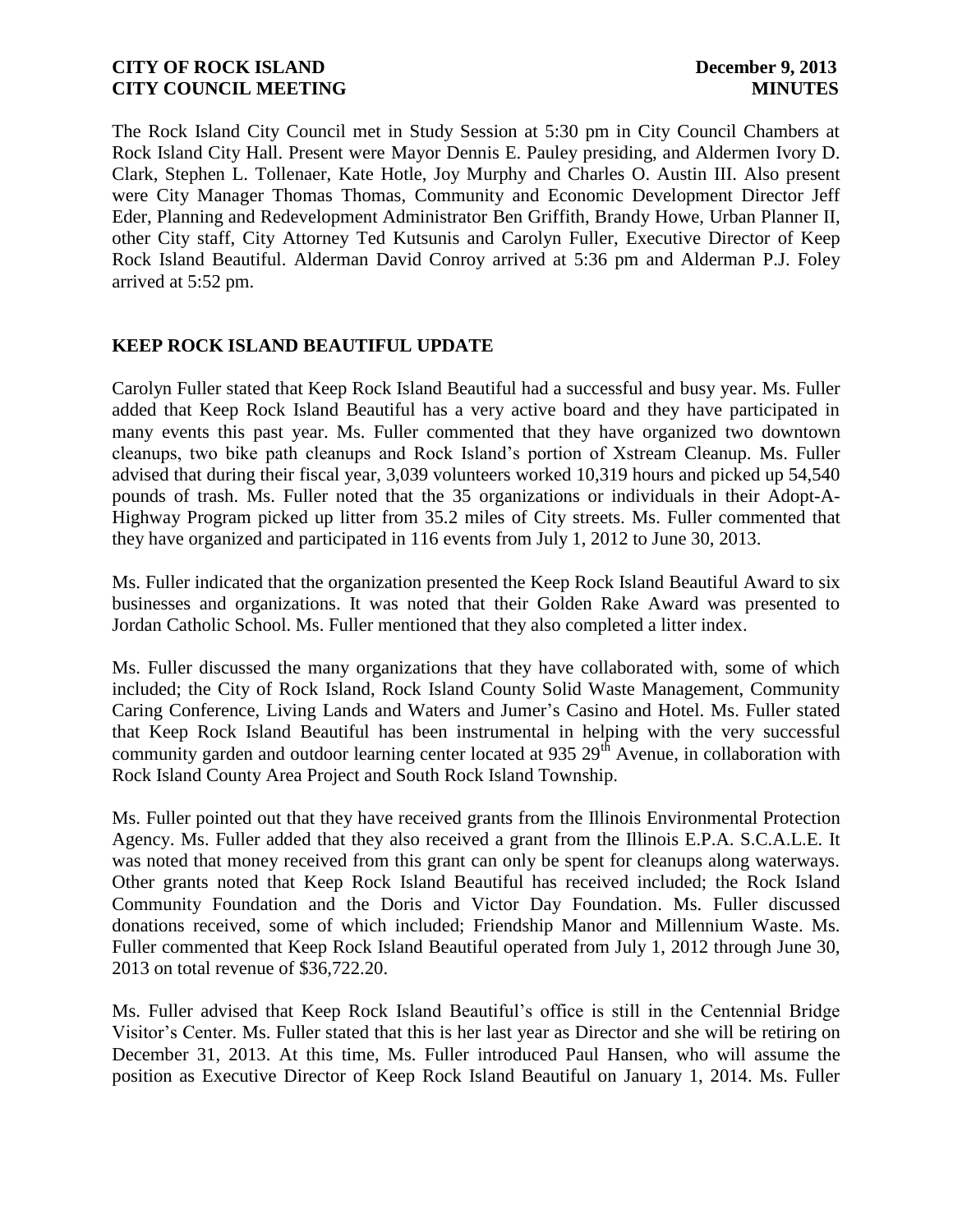thanked Council for the 40 years she has spent with the City of Rock Island. Mayor Pauley and Council thanked Ms. Fuller for her service.

# **DRAFT COMPREHENSIVE PLAN UPDATE**

Community and Economic Development Director Jeff Eder stated that Brandy Howe and Ben Griffith have done a great job bringing this to Council, getting Council's permission to go forward and working with the public to get all of the public input necessary that is needed for this document.

Planning and Redevelopment Administrator Ben Griffith advised that five comprehensive plan steering committee meetings were held. Mr. Griffith added that as part of the process, two visionary workshops were held, many focus group meetings were held and feedback was provided. Mr. Griffith commented that Brandy Howe is drafting the comprehensive plan. Mr. Griffith added that the consultant (Vandewalle and Associates) has drafted the economic development strategy plan.

Mr. Griffith advised that it is at the point where input is needed as Ms. Howe moves forward in drafting the implementation section of the comprehensive plan. Mr. Griffith commented that on January 13, 2014, the consultant from Vadewalle and Associates will be at the study session. Mr. Griffith added that the focus of the upcoming discussion will be on the economic development strategy plan.

Mr. Griffith indicated that the State originally required that a draft be provided to them by January 7, 2014. However, they have allowed everyone to provide these documents by January 30, 2014. Mr. Griffith advised that they are planning on having a comprehensive plan open house in February 2014, but the exact date and location has not been determined. It was noted that the final adopted comprehensive plan needs to be submitted to the State by April 30, 2014.

Council and Mr. Griffith further discussed the plan. Council discussed the community survey as it related to the comprehensive plan.

Brandy Howe, Urban Planner II stated that she and Ben McCready, Assistant to the City Manager have been working with a professor at Augustana College and he will be utilizing his students to do a more in-depth analysis of the community survey. Ms. Howe and Council further discussed the community survey.

### **EXECUTIVE SESSION**

A motion was made by Alderman Foley and seconded by Alderman Austin to recess to Executive Session on matters of Personnel, Property Acquisition and Litigation. The motion carried on a roll call vote. Those voting Aye being; Alderman Clark, Alderman Conroy, Alderman Foley, Alderman Tollenaer, Alderman Hotle, Alderman Murphy and Alderman Austin; those voting No, none. The meeting was recessed at 5:56 pm.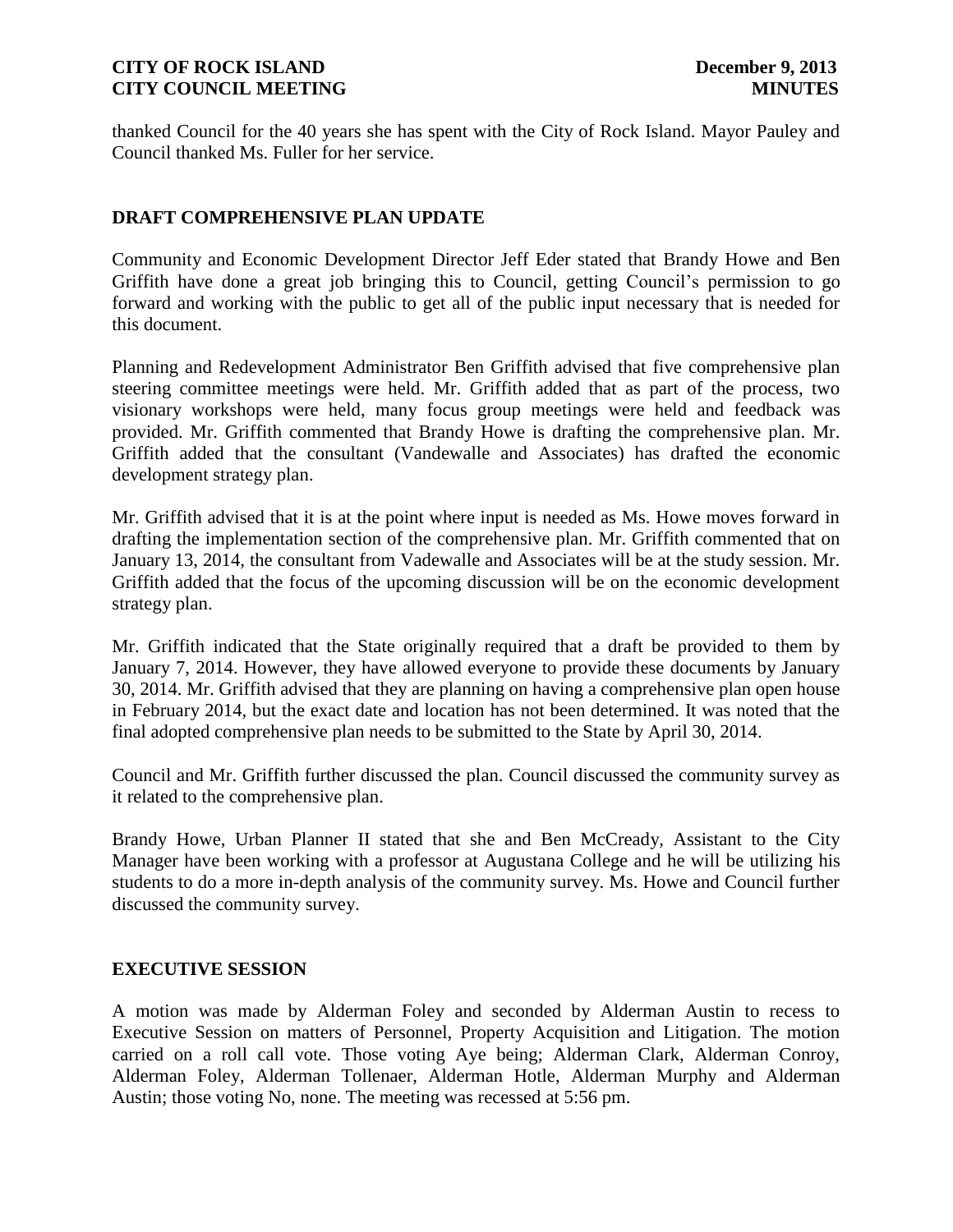Mayor Pauley reconvened the regular meeting at 6:34 pm.

# **ADJOURNMENT**

A motion made by Alderman Foley and seconded by Alderman Murphy to adjourn the meeting carried by the following Aye and No vote. Those voting Aye being; Alderman Clark, Alderman Conroy, Alderman Foley, Alderman Tollenaer, Alderman Hotle, Alderman Murphy and Alderman Austin; those voting No, none. The meeting was adjourned at 6:35 pm.

\_\_\_\_\_\_\_\_\_\_\_\_\_\_\_\_\_\_\_\_\_\_\_\_\_\_\_\_\_\_ Aleisha L. Patchin, City Clerk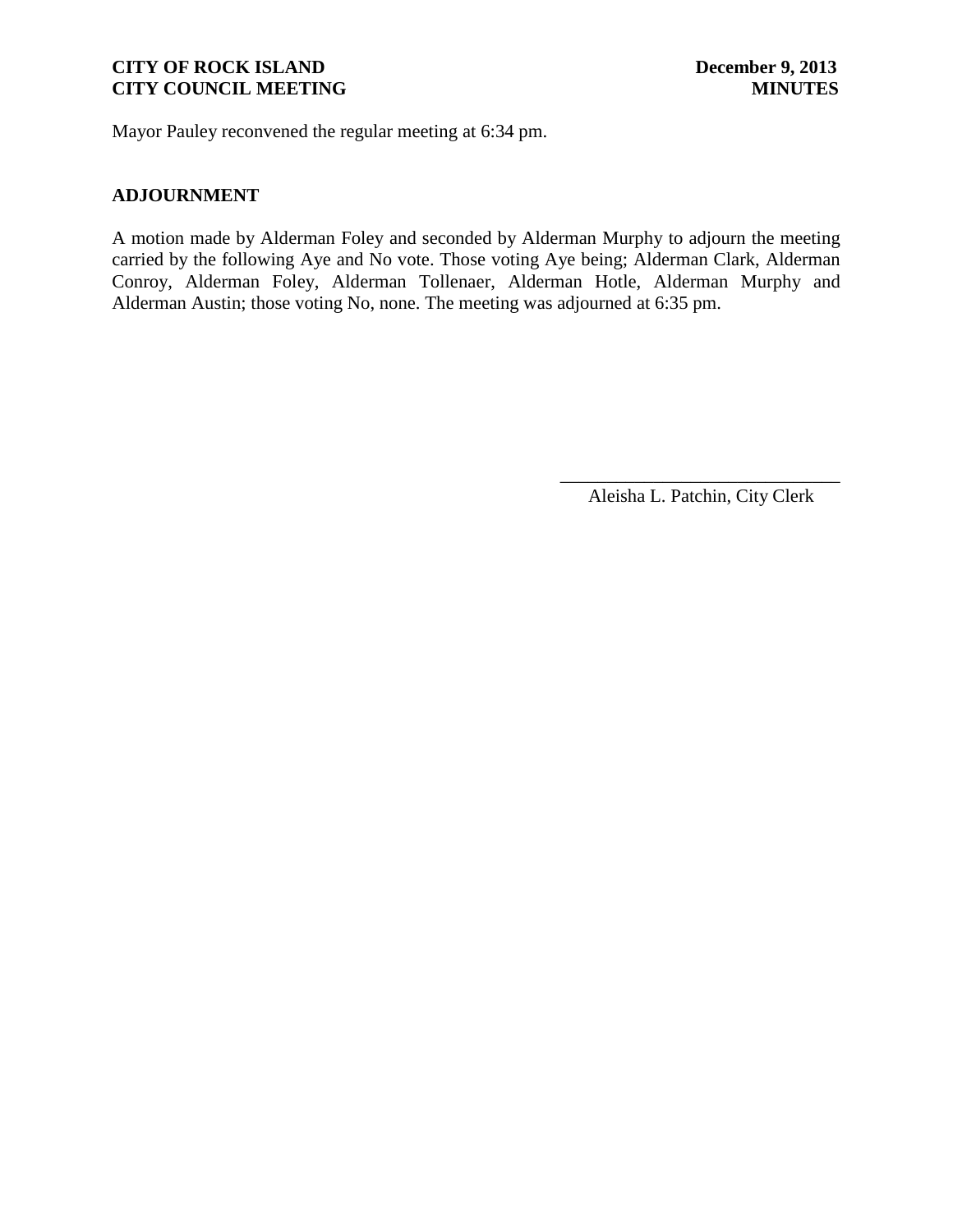Rock Island City Council met in regular session at 6:45 pm in Council Chambers of Rock Island City Hall. Present were Mayor Dennis E. Pauley presiding, and Aldermen Ivory D. Clark, David Conroy, P.J. Foley, Stephen L. Tollenaer, Kate Hotle, Joy Murphy and Charles O. Austin III. Also present were City Manager Thomas Thomas and City Attorney Ted Kutsunis.

### Introductory Proceedings

Mayor Pauley called the meeting to order and led in the Pledge of Allegiance. Alderman Foley gave the Invocation.

### Agenda Item #5 **Minutes of the meeting of December 2, 2013.**

A motion was made by Alderman Austin and seconded by Alderman Hotle to approve the minutes of the meeting of December 2, 2013 as printed. The motion carried by the following Aye and No vote; those voting Aye being; Alderman Clark, Alderman Conroy, Alderman Foley, Alderman Tollenaer, Alderman Hotle, Alderman Murphy and Alderman Austin; those voting No, none.

### Agenda Item #6 **Update Rock Island by Mayor Pauley.**

Mayor Pauley advised that City Manager Thomas Thomas announced that Jeff Eder, our Community and Economic Development Director, has been promoted to the position of Assistant City Manager. As an Assistant City Manager, Jeff will be able to better assist in the day to day operations of the City and can step in, should the City Manager be unavailable. Along with his new position, Jeff will also maintain his current duties as CED Director. The City Manager said Jeff was selected among several internal candidates.

Mayor Pauley stated that Broadway Church, 710 23<sup>rd</sup> Street, is presenting "Music of the Season" on Friday, December  $13<sup>th</sup>$  at 6:30 pm (doors open at 5:30). Advance tickets are \$10.00, which increases to \$12.00 on the night of the event. Children under 12 are \$5.00. Mayor Pauley commented that this church fundraiser features local artists - Steve Burke, Brad Moran, Walter Haedrich, John Kinser and Company and the Just 4 Fun Band. In addition, there will be performances from the church's Nepali Singers and Dancers as well as "Broadway's Kids" in "Manger Mania." Come and help support Broadway Church, which has an open door policy for our neighborhood and the community at large. It was noted to call the church office at (309) 786- 2631 for tickets.

Mayor Pauley stated to join the Handel Oratorio Society and the Handel Oratorio Society Chamber Orchestra and four professional soloists for a 90-minute performance of A Christmas Messiah, focusing on the Christmas Story. There will be no intermission for this magnificent concert! A new take on a Quad-City holiday tradition this Saturday, December 14, 2013 at 8:00 pm and Sunday, December 15, 2013 at 2:00 pm at Augustana's Centennial Hall,  $3703 - 7$ <sup>th</sup> Avenue**.** Mayor Pauley stated that tickets are \$20.00 for the general public, \$16.00 for senior citizens and \$10.00 for students, children and Augustana faculty/staff. Mayor Pauley added that a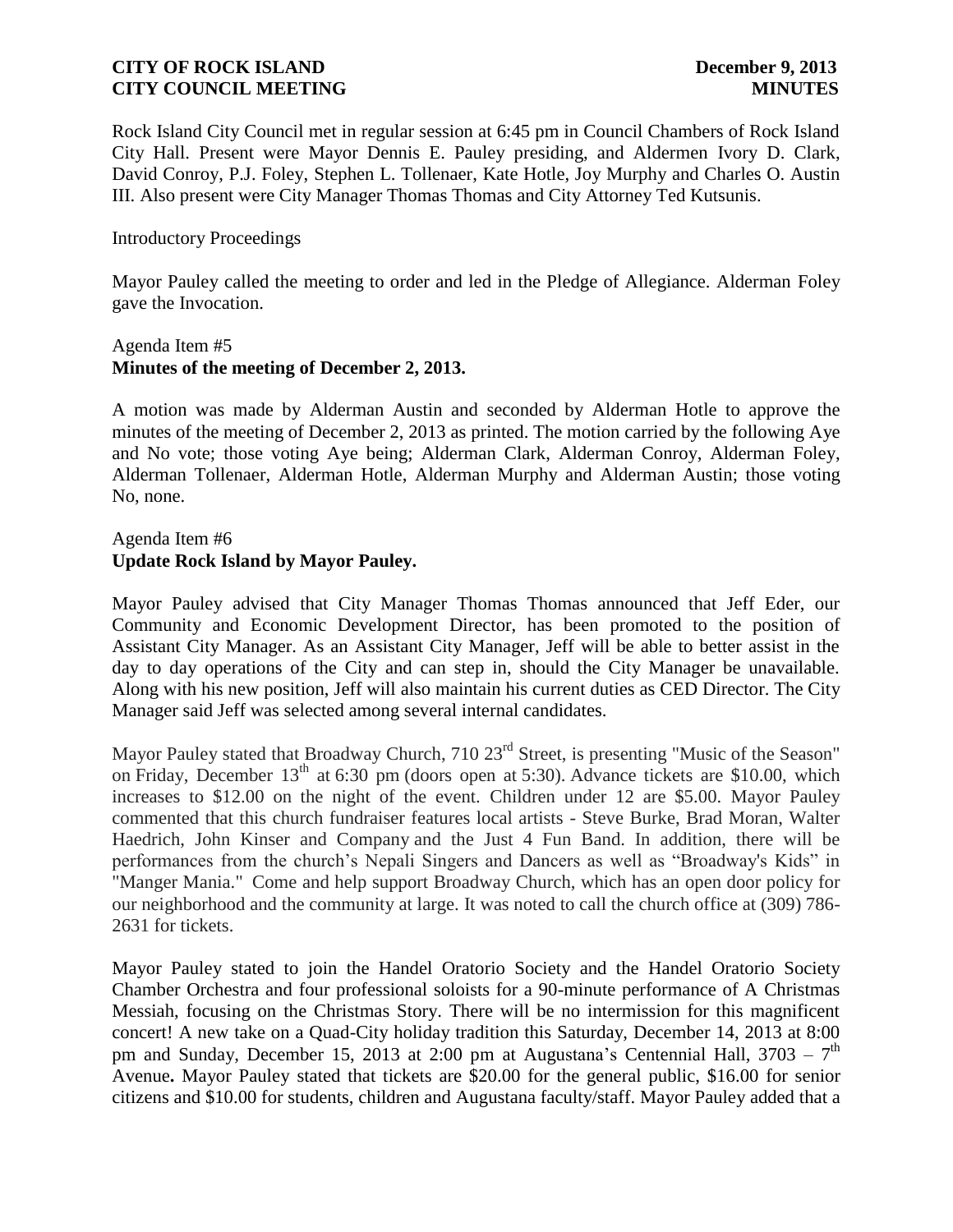limited number of free tickets are available for junior high school and senior high school students thanks to generous support from the Meredith Foundation. Please call the Augustana Ticket Office for further details.

Mayor Pauley advised that for the golfer on your shopping list, visit Santa's Pro Shop at Saukie Golf Course. Purchase a 2014 season pass, gift certificate or punch pass and lock in 2013 rates. Check out the huge sale on all golf merchandise and clearance prices on golf bags and clubs. Mayor Pauley commented that hours are Wednesday through Friday from 10:00 am to 6:00 pm and weekends from 12:00 pm to 5:00 pm. For the rest of your loved ones, don't forget that they have holiday gift certificates available! The Mayor added that they have many special interests, sports, and fitness classes to learn or try something new. Mayor Pauley stated that maybe they would like to play some rounds at Highland or Saukie Golf Course, splash down a slide at Whitewater Junction next summer, or take a relaxing soak in the Rock Island Fitness and Activity Center hot tub! Call (309) 732-7275 for more information.

Would you like Santa to visit family get-togethers or to make your party extra memorable? Mayor Pauley stated that the Parks and Recreation Department has a hotline straight to the North Pole. Santa will be available for special appearances through December  $24<sup>th</sup>$ . Fees start at \$40.00. Call (309) 732-7275 for reservations.

### Agenda Item #7

# **Public Hearing on a request from Joseph and Kathy Gusse for a Special Use Permit to operate an architect's office out of their proposed new residence at 4510 42nd Avenue.**

Mayor Pauley closed the regular meeting at 6:49 pm and opened a Public Hearing on a request from Joseph and Kathy Gusse for a Special Use Permit to operate an architect's office out of their proposed new residence at  $4510 \, 42^{\text{nd}}$  Avenue.

Mr. Joseph Gusse of 2705 35<sup>th</sup> Street stepped forward. Mayor Pauley swore in Mr. Gusse.

Mr. Gusse stated that his family has outgrown the house they currently live in and he would like to move to a little bit larger house and combine his business with the residence. Mr. Gusse noted that his business is Joseph Architectural Group and it has been in Rock Island for the past 14 years. Mr. Gusse indicated that he would like to continue his business as well as raise his family in Rock Island. Mr. Gusse offered that he has four children and they are constantly going to lots of events and if one of the kids needs to be at home, it is easier if one parent is there while the other parent takes the other kids to events. Mr. Gusse further discussed his family. Mr. Gusse stated that Joseph Architectural Group is a small office business with a total of five employees including him. Mr. Gusse offered that he is a professional licensed architect in eight Midwestern states. Mr. Gusse indicated that there is not much traffic generated by clients. Mr. Gusse commented that they would like to have at their house a nice professional atmosphere if a special use permit can be obtained.

Alderman Austin stated that parking is a concern on that corner. Alderman Austin inquired upon Mr. Gusse to discuss the parking.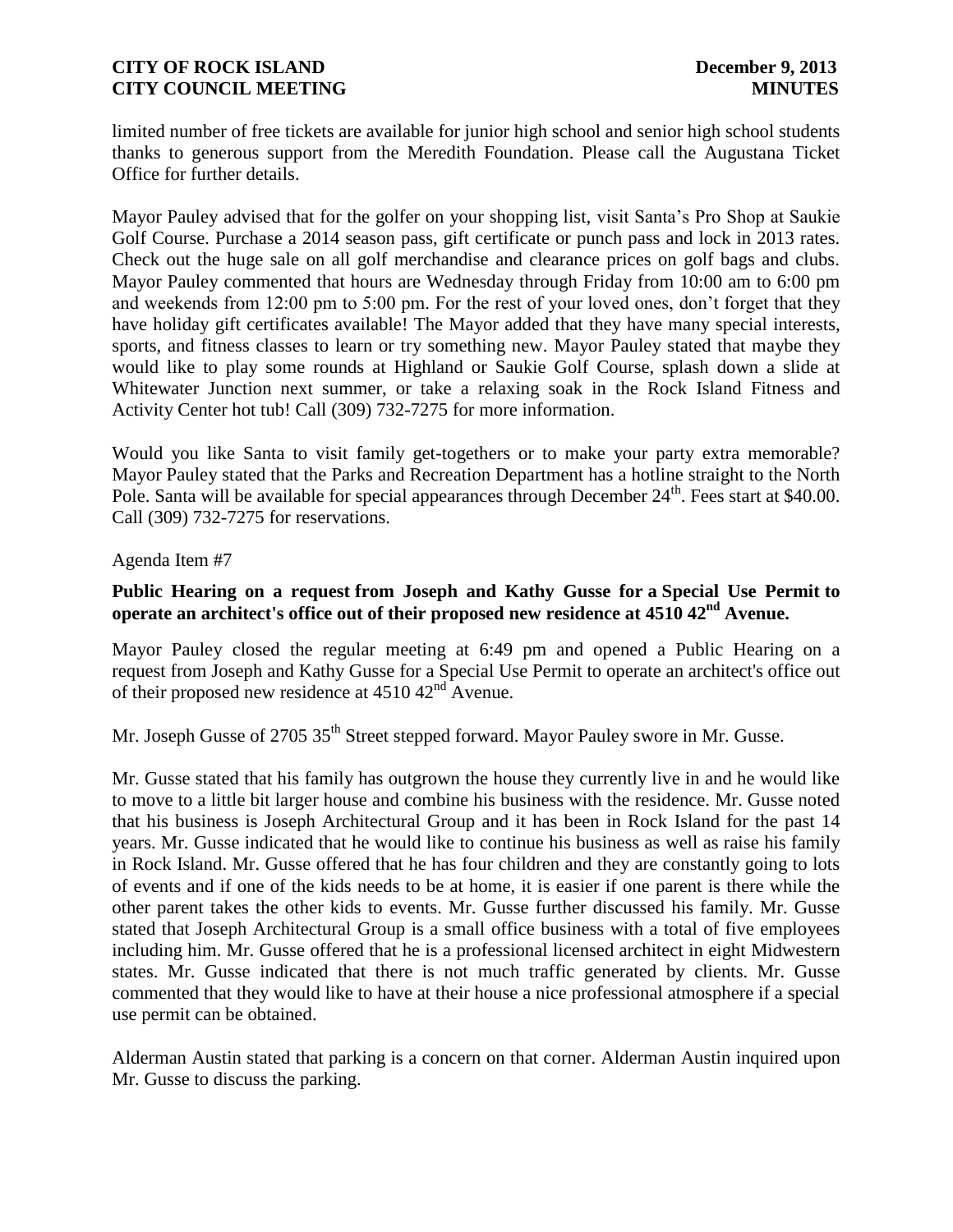Mr. Gusse stated that he is planning to add to the house. Mr. Gusse commented that he would like to turn the two car garage into a three car garage. Mr. Gusse further discussed the parking component.

Alderman Murphy inquired as to how often clients would come to Mr. Gusse's home/office.

Mr. Gusse stated that clients would come by his office possibly a couple of times a week. Mr. Gusse added that most of the clients meet with him by phone, computer, conference calls or Skype.

Mayor Pauley then inquired as to whether there was anyone who wished to speak in favor of the special use permit. No one stepped forward at this time.

Mayor Pauley then inquired as to whether there was anyone who wished to speak in opposition to the special use permit.

Ms. Vera Hinrichsen of 4425 42<sup>nd</sup> Avenue stepped forward. Mayor Pauley swore in Ms. Hinrichsen. Ms. Hinrichsen stated that it is a dead end street but has a very severe blind corner where the Gusse's house sits. Ms. Hinrichsen explained that most of the neighborhood's hesitation is because this issue came up so quickly; there was never an informal meeting and all the facts are not known. Ms. Hinrichsen commented that this is a favored walking area with no sidewalks. Ms. Hinrichsen was concerned about traffic and the safety component. Ms. Hinrichsen then submitted a petition with 16 of the neighbors' signatures asking Council to deny the special use permit at this time.

Mr. Gary Camp of 4101 46<sup>th</sup> Street Court stepped forward. Mayor Pauley swore in Mr. Camp. Mr. Camp stated that it is a quiet residential area and he doesn't know all of the changes that Mr. Gusse is proposing. Mr. Camp stated that this seems like it would be a business type of property and future uses would be for business purposes. Mr. Camp also had concerns in regards to the parking situation and the blind corner.

Alderman Conroy advised that one concern could be alleviated in regards to the parking issue; a no parking area could be established. Council further discussed this issue.

Mr. Gary Erickson of 4436 42<sup>nd</sup> Avenue stepped forward. Mayor Pauley swore in Mr. Erickson. Mr. Erickson stated that this area is a good neighborhood to raise a family in. Mr. Erickson discussed a job he had where his duty was to call on architects five days a week in regards to selling products. Mr. Erickson noted that there will be traffic.

Mr. Dick Permantier of 4501 42<sup>nd</sup> Avenue stepped forward. Mayor Pauley swore in Mr. Permantier. Mr. Permantier stated that his house and driveway is directly across the street from the house that Mr. Gusse is interested in. Mr. Permantier described this area as being a quiet neighborhood with no traffic and that is what attracted him to the neighborhood. Mr. Permantier voiced concerns in regards to the blind corner and what would happen with congestion between both driveways. Mr. Permantier stated that when that business comes in, the quiet neighborhood will change. Mr. Permantier was very concerned about the traffic component. Mr. Permantier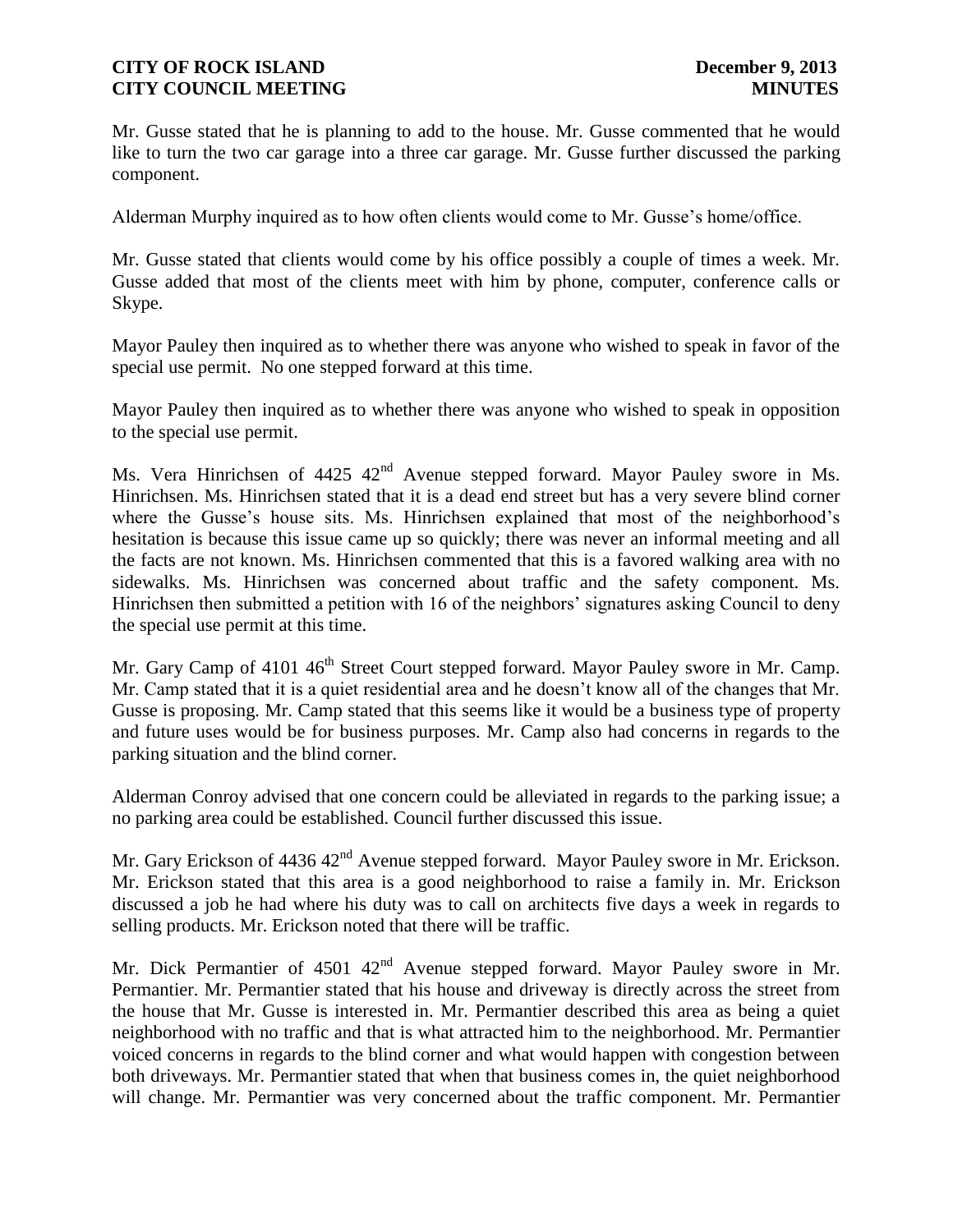inquired as to whether someone had to be the current owner of a property in order to be granted the special use permit.

Mayor Pauley advised that Mr. Gusse wants to buy the property based on whether he can get the permit.

Mr. Permantier commented that living there becomes secondary then to operating the business, which doesn't meet the special use requirements that it has to be the primary residence. Mr. Permantier and Council further discussed this issue as it related to the special use permit process and the stipulations for the special use permit concerning Mr. Gusse's business.

Alderman Foley inquired upon Mr. Gusse as to whether there is a possibility for him to meet with the neighbors, explain his plans and defer this item for a week.

Mr. Gusse stated that he would be very happy to meet with the neighbors. Mr. Gusse added that they are hoping to close on the house before Christmas.

Ms. Kathleen Gusse of 2705 35<sup>th</sup> Street stepped forward. Mayor Pauley swore in Ms. Gusse. Ms. Gusse stated that extending it one week will be fine. Ms. Gusse explained that she has four children and the meeting would have to be determined by her schedule when she is not running the kids around.

Council further discussed this issue.

Alderman Hotle inquired that if Mr. Gusse did not get the special use permit in Rock Island would he locate somewhere else outside the City. Mr. Gusse offered that they are looking at a house in Moline.

Council further discussed this issue as it related to the process for the special use permit.

Mr. Kevin Nolan of 3400  $20<sup>th</sup>$  Street Court and business address of 4330  $11<sup>th</sup>$  Street stepped forward. Mayor Pauley swore in Mr. Nolan. Mr. Nolan stated that he is actually Mr. Gusse's landlord. Mr. Nolan added that we have been together in our building at 126 8 ½ Street and 4330  $11<sup>th</sup>$  Street for the better part of 2  $\frac{1}{2}$  years. Mr. Nolan stated that Mr. Gusse is a quiet and great neighbor. Mr. Nolan added that the neighborhood will benefit from having Mr. Gusse as a neighbor. Mr. Nolan commented that Mr. Gusse is a super professional and hoped the proposal passes.

Mr. Bill Maurhoff of 4000 46<sup>th</sup> Street Court stepped forward. Mayor Pauley swore in Mr. Maurhoff. Mr. Maurhoff stated that he would like a draft of the permit and the stipulations it contains because it will be useful for the meeting that is suppose to take place in the next few days. Mr. Maurhoff also inquired as to whether there was a procedure for scheduling the meeting.

Alderman Conroy advised that scheduling the meeting would be between Mr. Maurhoff (neighbors) and the applicant.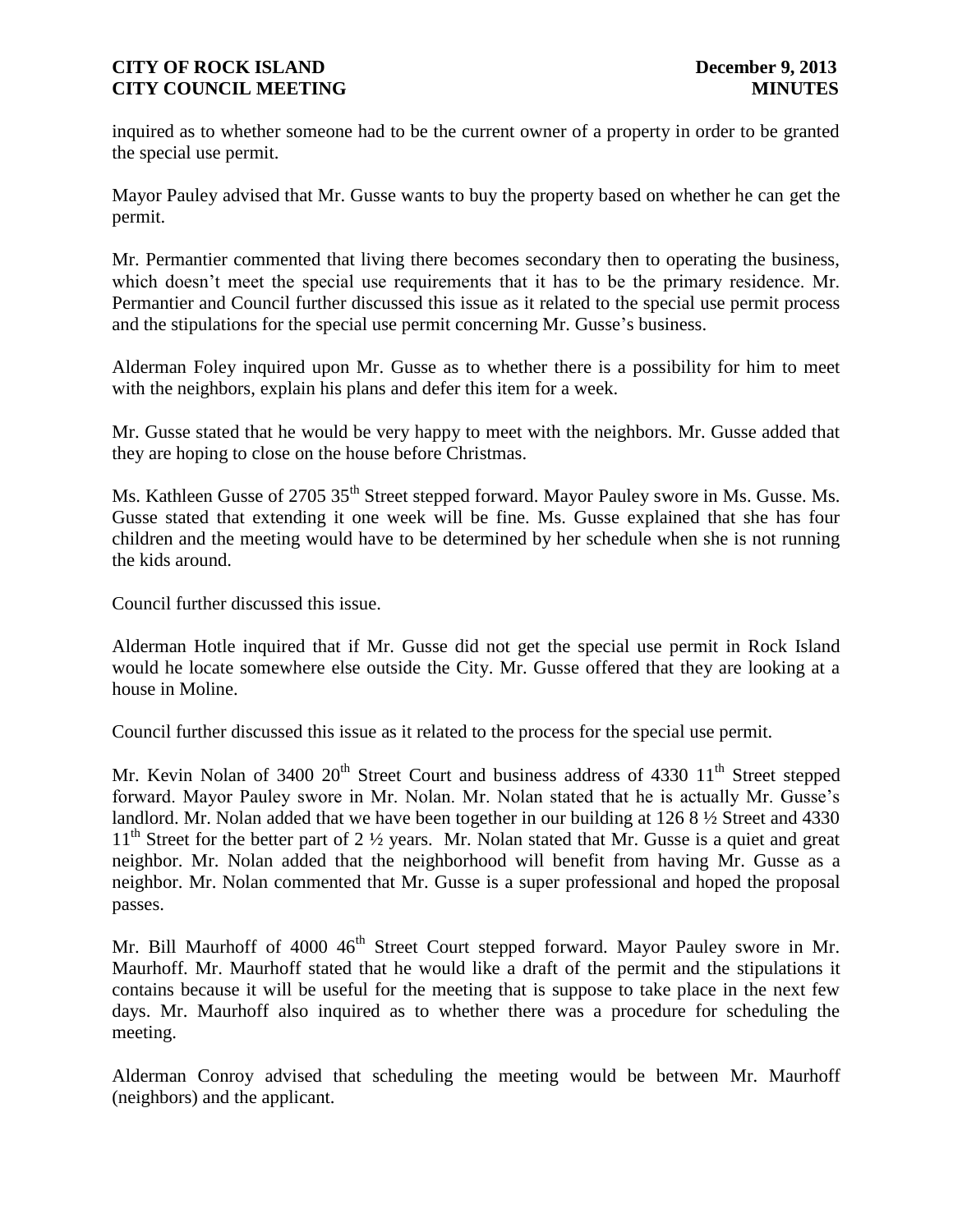Alderman Murphy stated that the information with the stipulations is located on the website. Mr. Maurhoff was then given a copy of the report regarding this item.

Ms. Carole Tingle of 4500 42<sup>nd</sup> Avenue stepped forward. Mayor Pauley swore in Ms. Tingle. Ms. Tingle stated that she lives next door to the home that the Gusse's are interested in. Ms. Tingle commented that she has lived next door to a mess for over 10 years and she welcomed the Gusse's with all her heart. Ms. Tingle stated that they will be an addition to the neighborhood; these people deserve the chance.

Ms. Carol Clarke of 4103 46<sup>th</sup> Street Court stepped forward. Mayor Pauley swore in Ms. Clarke. Ms. Clarke stated that she agreed with Ms. Tingle that the Gusse's would improve the neighborhood. Ms. Clarke voiced concerns in regards to the previous discussion on the dangerous corner. Ms. Clarke stated that the corner has nothing to do with the Gusse's. Ms. Clarke stated that in addition to no parking, something needs to be done to control the traffic on that corner.

With no other persons present to speak in favor of or in opposition to the special use permit, Mayor Pauley closed the Public Hearing and reconvened the regular meeting at 7:46 pm.

Mayor Pauley advised that City Attorney Kutsunis has suggested deferring this item until next week. City Attorney Kutsunis stated that the way the motion would be formulated, Council is going to pass it and then the ordinance would be prepared and the ordinance would be passed. Mr. Kutsunis advised that for the purpose to accomplish what the applicant and neighbors need to do, the motion could be tabled. Mr. Kutsunis added that the ordinance will be prepared for everyone to consider for the next meeting.

Council discussed this issue. After discussion, It was moved by Alderman Murphy and seconded by Alderman Foley to approve the special use permit as recommended, subject to the stipulations that; two resident employees, one full-time non-resident employee and two part-time nonresident employees shall be allowed; hours of operation shall be 8:00 am to 5:00 pm, Monday through Friday; a minimum of five off-street parking spaces shall be provided on the site; a 20" x 12" business logo on the door and a 12" x 3" plaque on the mailbox sign shall be allowed; the use shall meet all other applicable codes and ordinances and refer to the City Attorney for an ordinance.

Discussion followed. Alderman Austin discussed the current condition of the property. Alderman Austin stated that this will be an addition to the neighborhood and he will support it. Alderman Austin encouraged Public Works to be a part of the conversation in regards to the traffic on that corner.

After discussion, the motion carried by the following Aye and No vote; those voting Aye being; Alderman Clark, Alderman Conroy, Alderman Foley, Alderman Tollenaer, Alderman Hotle, Alderman Murphy and Alderman Austin; those voting No, none.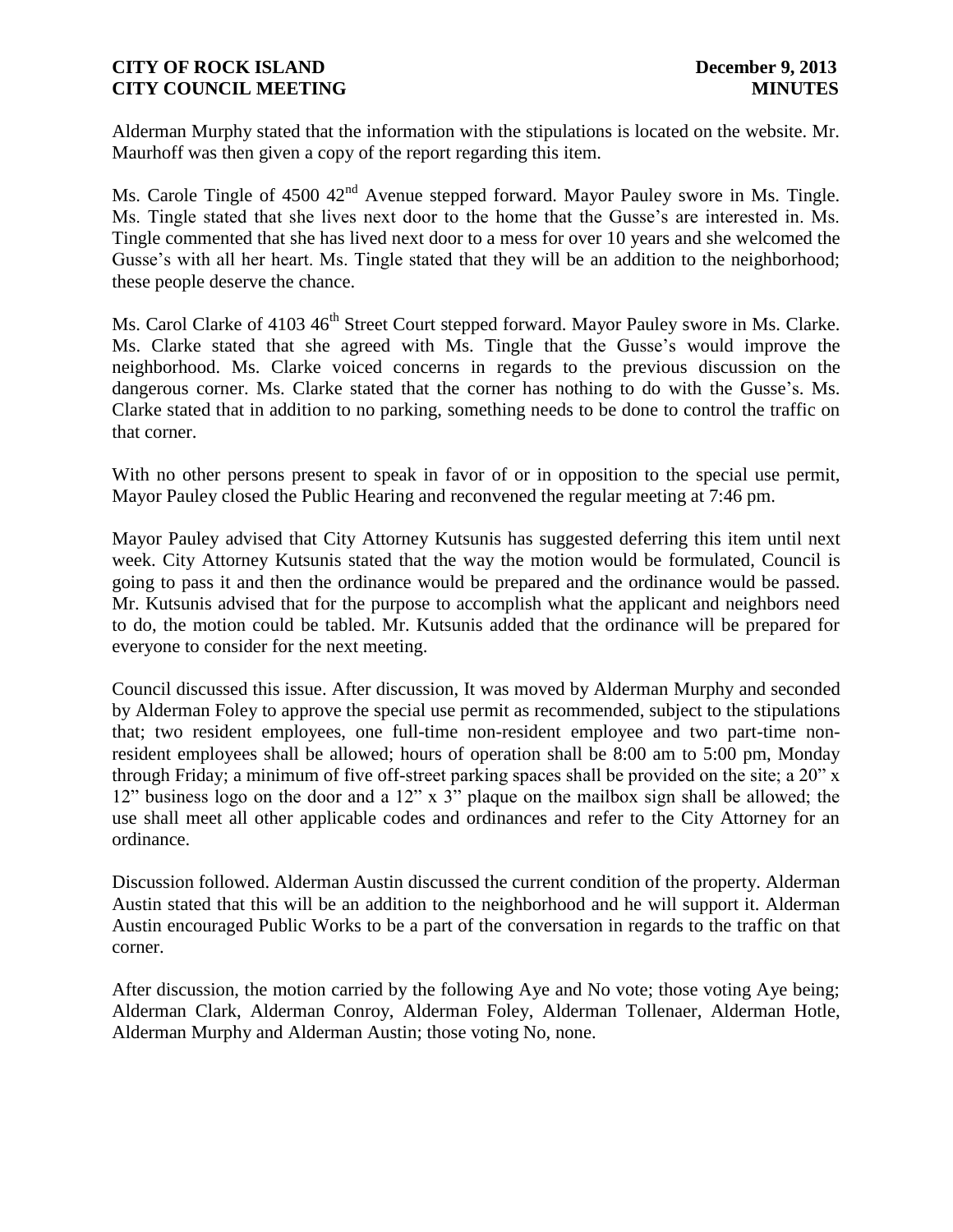#### Agenda Item #8

# **A Special Ordinance removing a handicapped parking space at 2830 5 ½ Avenue**.

It was moved by Alderman Foley and seconded by Alderman Conroy to consider, suspend the rules and pass the ordinance. The motion carried by the following Aye and No vote; those voting Aye being; Alderman Clark, Alderman Conroy, Alderman Foley, Alderman Tollenaer, Alderman Hotle, Alderman Murphy and Alderman Austin; those voting No, none.

### **Agenda Items 9, 10, 11 and 12**

Alderman Conroy moved to consider, suspend the rules and pass the ordinances for Agenda Items 9, 10, 11 and 12, Alderman Tollenaer seconded. The motion carried by the following Aye and No vote; those voting Aye being; Alderman Clark, Alderman Conroy, Alderman Foley, Alderman Tollenaer, Alderman Hotle, Alderman Murphy and Alderman Austin; those voting No, none.

Agenda Item #9

**A Special Ordinance establishing no parking zones on both sides of 9th Avenue from 34th to 35th Street, both sides of 9½ Avenue from 34th to 35th Street and both sides of 35th Street from 9th to 9½ Avenue**.

Agenda Item #10 **A Special Ordinance establishing a handicapped parking space at 529 23rd Street.**

Agenda Item #11

**A Special Ordinance establishing a handicapped parking space in front of the apartment building at 2960 12th Street**.

Agenda Item #12 **A Special Ordinance removing a handicapped parking space at 3325 7½ Avenue**.

Agenda Item #13 **CLAIMS**

It was moved by Alderman Austin and seconded by Alderman Foley to accept the following reports and authorize payments as recommended. The motion carried by the following Aye and No vote; those voting Aye being; Alderman Clark, Alderman Conroy, Alderman Foley, Alderman Tollenaer, Alderman Hotle, Alderman Murphy and Alderman Austin; those voting No, none.

a. Report from the Public Works Department regarding payment #26 in the amount of \$980,196.72 to Civil Constructors, Inc. for services provided for the Wet Weather Treatment System project.

b. Report from the Public Works Department regarding payment #1 in the amount of \$31,857.14 to Gilbane Building Company for pre-construction services provided for the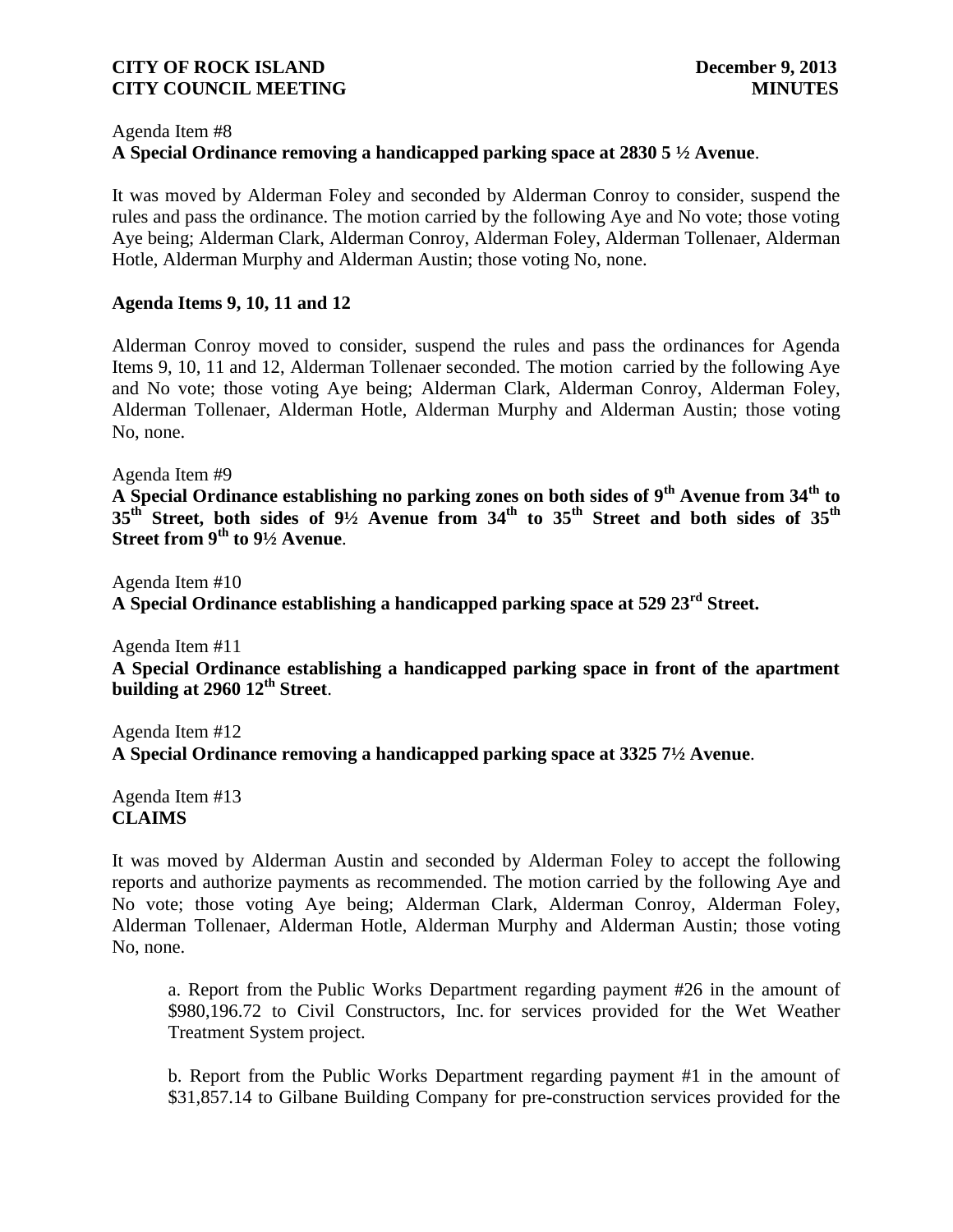Rock Island Police Station project.

### Agenda Item #14

# **Claims for the weeks of November 22 through December 5 in the amount of \$1,168,184.80.**

Alderman Clark moved and Alderman Murphy seconded to allow the claims. The motion carried by the following Aye and No vote; those voting Aye being; Alderman Clark, Alderman Conroy, Alderman Foley, Alderman Tollenaer, Alderman Hotle, Alderman Murphy and Alderman Austin; those voting No, none.

#### Agenda Item #15

# **Report from the Information Technology Department regarding the purchase of Marina Software from DockMaster in an amount not to exceed \$43,905.00.**

It was moved by Alderman Murphy and seconded by Alderman Hotle to approve the purchase as recommended and authorize the City Manager to execute the contract documents. The motion carried by the following Aye and No vote; those voting Aye being; Alderman Clark, Alderman Conroy, Alderman Foley, Alderman Tollenaer, Alderman Hotle, Alderman Murphy and Alderman Austin; those voting No, none.

#### Agenda Item #16

**Report from the Police Department regarding bids for uniforms and equipment, recommending the bids be awarded to Uniform Den, Inc. for uniform pants and shirts in the amount of \$12,193.25, outerwear and accessories in the amount of \$13,355.45, leather goods and accessories in the amount of \$10,055.75 and badges and bars in the amount of \$4,940.10.**

Alderman Foley moved and Alderman Tollenaer seconded to award the bids as recommended and authorize the City Manager to execute the contract documents. The motion carried by the following Aye and No vote; those voting Aye being; Alderman Clark, Alderman Conroy, Alderman Foley, Alderman Tollenaer, Alderman Hotle, Alderman Murphy and Alderman Austin; those voting No, none.

# Agenda Item #17

### **Report from the Public Works Department regarding an amendment to the agreement with Symbiont for additional engineering services related to the proposed 6th Avenue Relief Sewer project in the amount of \$39,000.00.**

It was moved by Alderman Foley and seconded by Alderman Hotle to approve the amendment as recommended and authorize the City Manager to execute the contract documents. The motion carried by the following Aye and No vote; those voting Aye being; Alderman Clark, Alderman Conroy, Alderman Foley, Alderman Tollenaer, Alderman Hotle, Alderman Murphy and Alderman Austin; those voting No, none.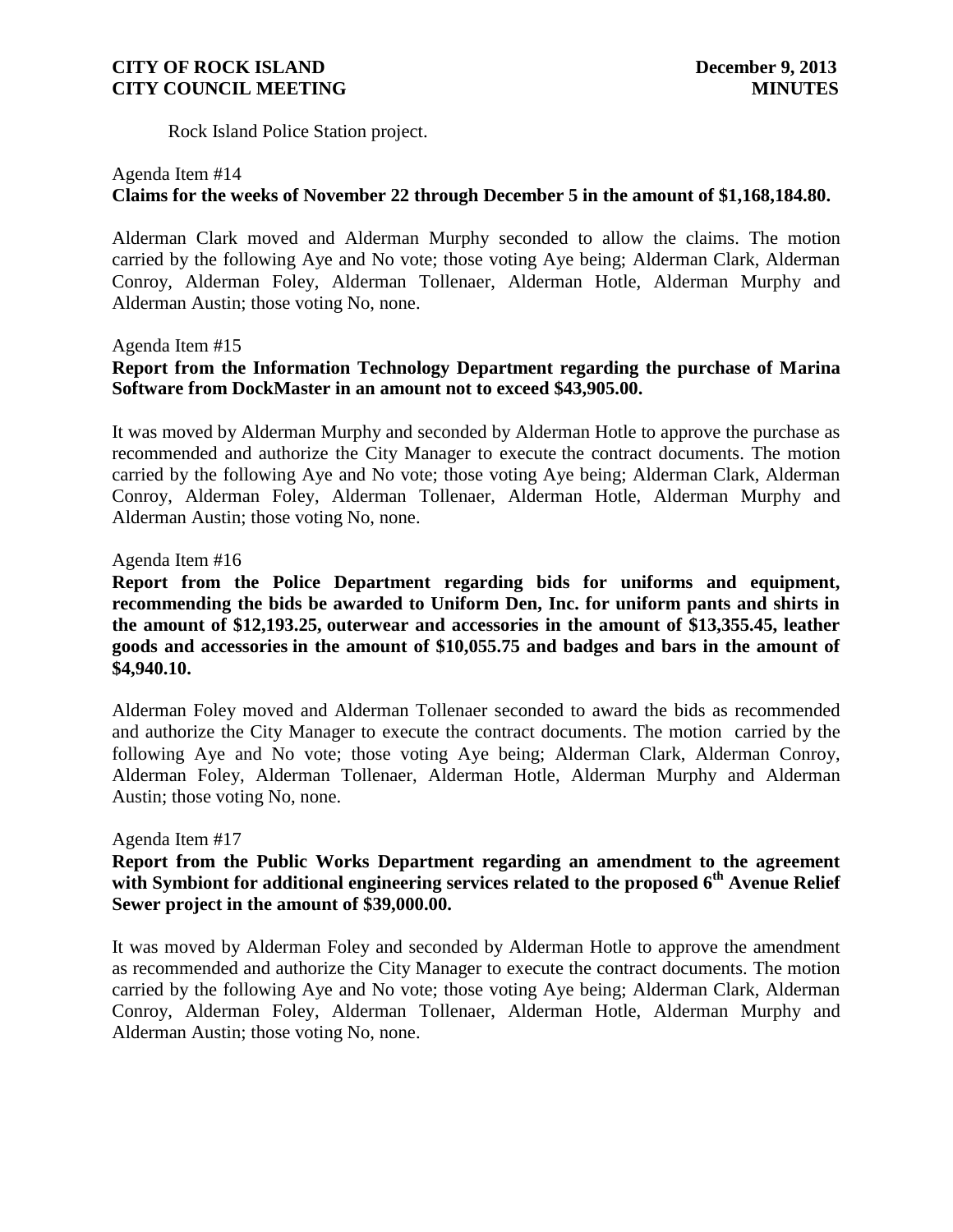#### Agenda Item #18

# **Report from the Finance Department regarding an Ordinance providing for the levy, assessment and collection of taxes for the City of Rock Island for fiscal year April 1, 2013 through March 31, 2014.**

Alderman Tollenaer moved and Alderman Foley seconded to consider, suspend the rules and pass the ordinance. The motion carried by the following Aye and No vote; those voting Aye being; Alderman Clark, Alderman Conroy, Alderman Foley, Alderman Tollenaer, Alderman Hotle, Alderman Murphy and Alderman Austin; those voting No, none.

#### Agenda Item #19

# **Report from the Human Resources Department regarding a modification to the residency ordinance for non-affiliated employees.**

It was moved by Alderman Murphy and seconded by Alderman Austin to approve the modifications as recommended and refer to the City Attorney for an ordinance.

Discussion followed. Alderman Murphy stated that she would be supporting this modification because the same benefits should apply to all employees.

Alderman Austin stated that he wished that every employee lived in the City of Rock Island. Alderman Austin added that he would like to give the City Manager or whoever is responsible for hiring, the opportunity to hire the best person available.

Alderman Conroy advised that he would like everyone to live in the City. Alderman Conroy stated that what he is really voting for is how far someone is allowed to live outside the City. Alderman Conroy stated that he supports letting people have the freedom to live where they want to live. Alderman Conroy noted that this does not change the requirement for Directors and the City Manager.

Alderman Clark stated that this vote could send the message that the City is ok with people going further and further outside the City to live. Alderman Clark stated that people should live in Rock Island that work for the City of Rock Island.

Mayor Pauley advised that he supported this item. The Mayor stated that we live in a global economy now and we need to take into consideration the best employee the City could possibly hire. Mayor Pauley added that he would love to have everybody live in Rock Island, but it has already been voted to not allow that in certain situations; we now have to look at it for the entire team.

Alderman Hotle stated that it is being suggested that anybody that is non-affiliated other than the directors can live as far as 30 miles outside of the City. Alderman Hotle added that this would send the message that we would love to have a person come and work in the City, but we don't want that person to have to live close to the City. Alderman Hotle advised that the citizens of Rock Island pay for these jobs and it is very important that the people that are doing these jobs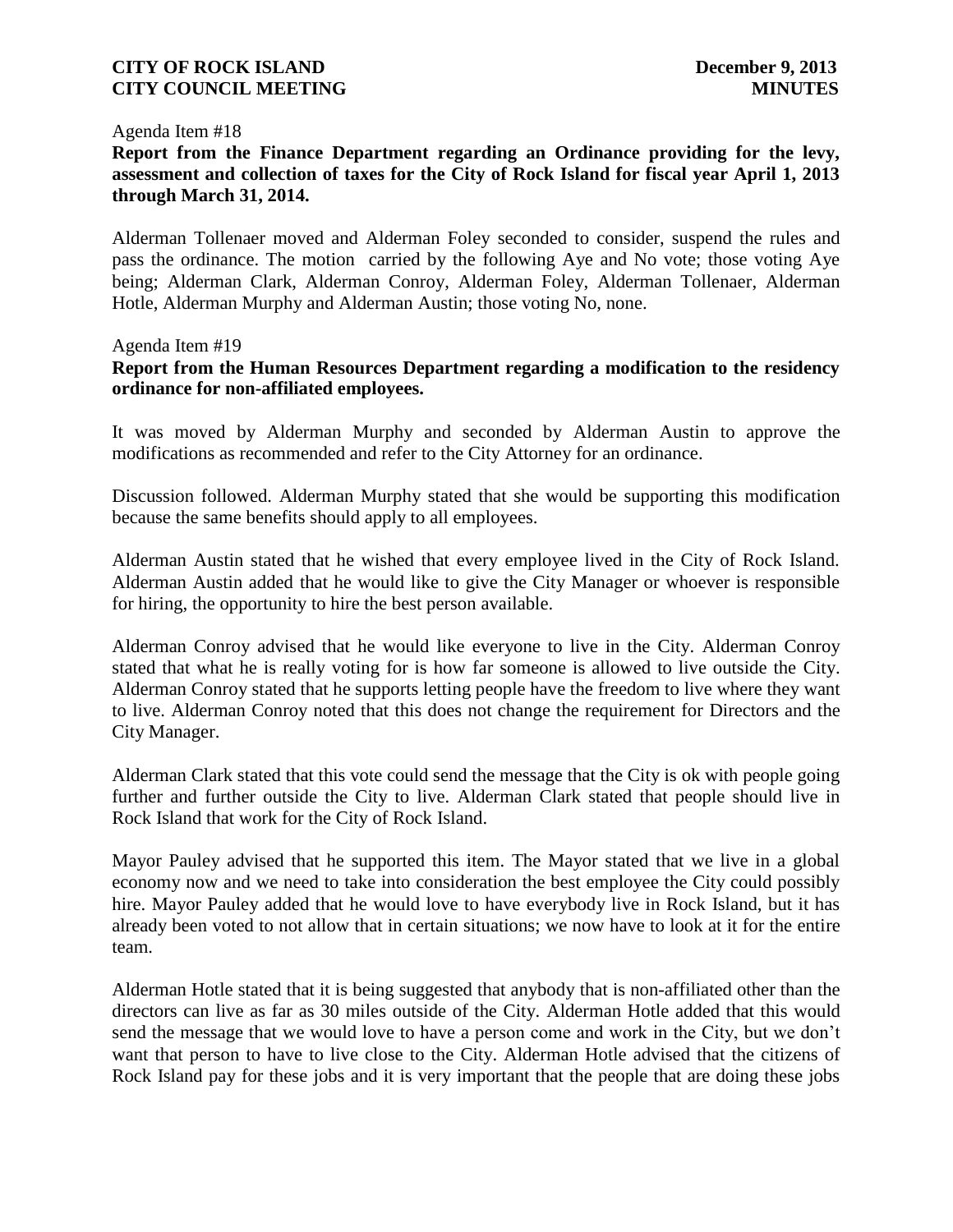live in the City of Rock Island. Alderman Hotle added that she is not going to support continuing to expand the limits. Alderman Hotle further discussed this issue.

Alderman Conroy stated that there was one other issue that was part of this item where a resident didn't have enough time to move into the City. Alderman Conroy inquired if Council was looking to change that policy.

City Manager Thomas stated that it is all part of this item.

After discussion, the motion did not carry by the following Aye and No vote; those voting Aye being; Alderman Conroy, Alderman Murphy and Alderman Austin; those voting No, Alderman Clark, Alderman Foley, Alderman Tollenaer and Alderman Hotle.

Discussion followed. Alderman Conroy advised that he would move to give the City Manager the latitude to have additional time for the employee to move into the City limits with the knowledge that the employee has made due diligence to try and sell their house. Alderman Conroy advised that he would ask for another six months to give the City Manager that time for it applying to someone moving into the City.

Alderman Tollenaer inquired as to whether that would have to be an item on the Agenda next week.

City Attorney Kutsunis advised that the question was not separated; technically, it needs to come back next week. City Attorney Kutsunis stated that it would be a motion to amend.

Alderman Conroy inquired as to whether it could be a separate item on the Agenda next week.

City Attorney Kutsunis stated yes; you are giving notice tonight that you want this to occur next week.

Alderman Conroy stated that the City usually allows people one year to move inside the City limits. Alderman Conroy added that this would give the City Manager an additional six months if he feels it's necessary to allow that employee to move into the City. Alderman Conroy stated that he didn't want to lose someone that the City hired that is having a hard time selling their house before they can buy another one.

Agenda Item #20 **Other Business.**

One person signed up to address Council to speak on a topic, but they left.

Alderman Tollenaer inquired as to when he will receive a report on the condition of the windows that the City of Rock Island purchased. Alderman Tollenaer added that the last time he was informed, it was in the City Attorney's hands and a report would be submitted.

Public Works Director Randy Tweet stated that it is going to arbitration.